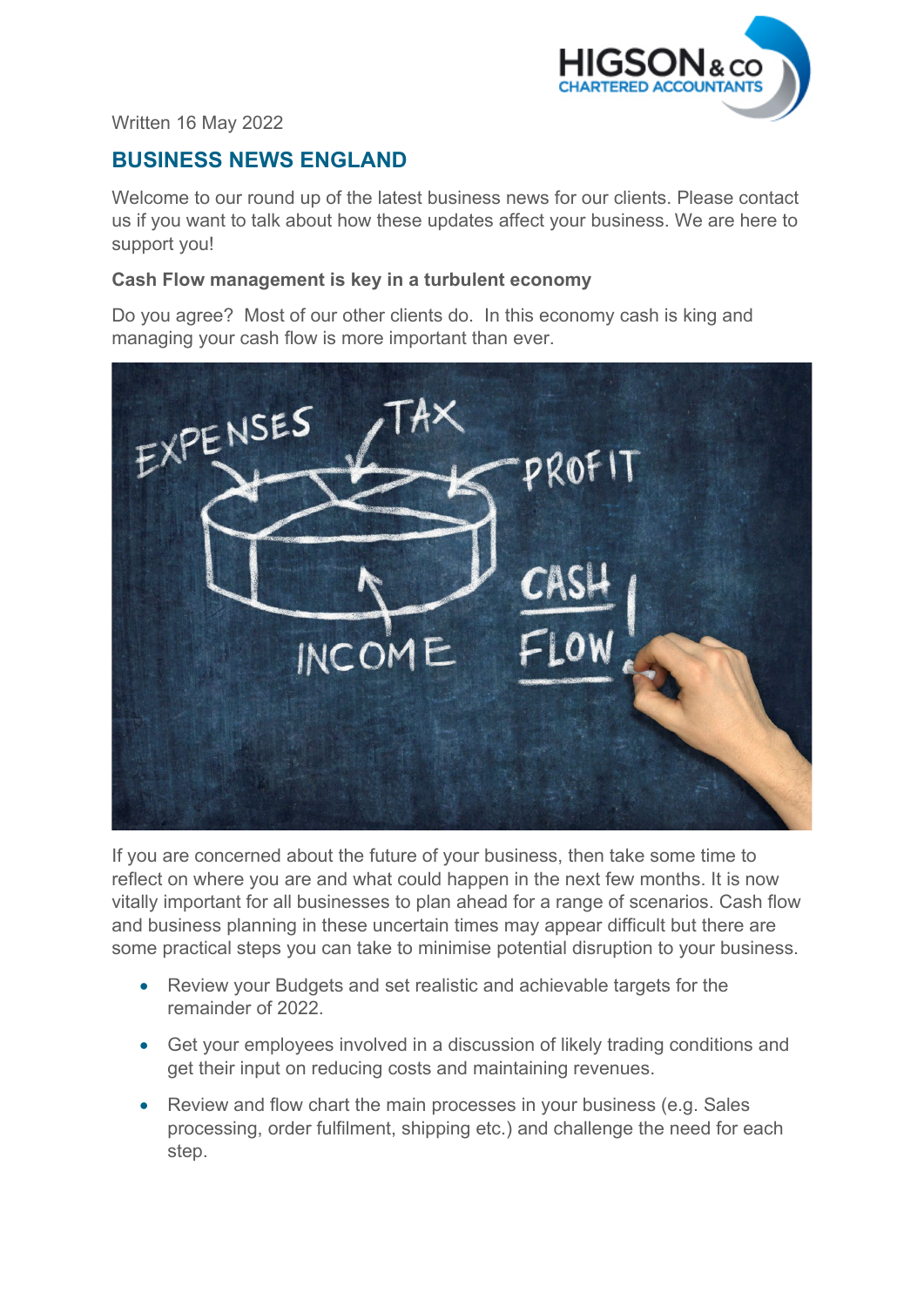

- Put extra effort into making sure your relationships with your customers are solid.
- Review your list of products and services and eliminate those that are unprofitable or not core products/services.
- Pull everyone together and explain the business strategy and get their buy-in.

We specialise in helping our clients manage their cash flow. We do this by preparing and updating detailed cash flow forecasts, using the latest and most powerful software. We can also help you negotiate or renegotiate overdraft facilities and find specific funding to help you grow!

Please talk to us about cash flow planning for the next few months, we can help with a template so you can do this yourself or work together to produce estimates for a variety of scenarios.

## **Queen's Speech 2022**

Prince Charles, standing in for the Queen, delivered her speech to both Houses of Parliament last week. The speech highlighted some of the 38 laws that ministers intend to pass in the coming year. This number includes some bills carried over from the previous session of Parliament, which ended last month.



Prince Charles outlined that it was the governments priority to grow and strengthen the economy and help ease the cost of living for families. Critics have argued the government is not doing enough to help struggling families as inflation soars.

Some of the main business points include: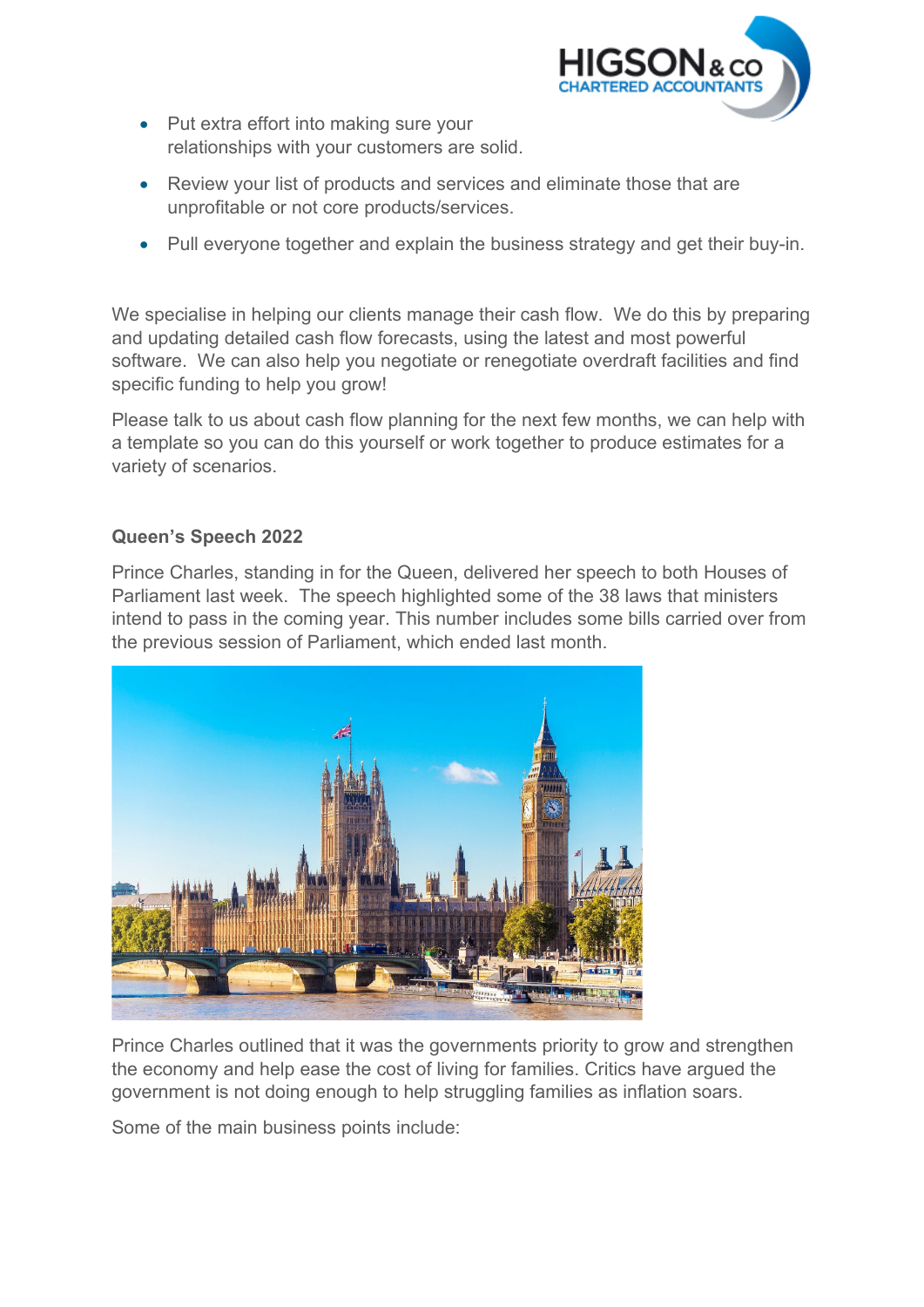

- The Brexit Freedoms Bill which will give ministers the power to change current EU laws;
- A Levelling up and Regeneration Bill to give councils new planning and redevelopment powers;
- Changes to business rates;
- The new UK Infrastructure Bank, a body designed to increase financing of infrastructure projects;
- An online safety Bill to improve regulation of content appearing on the internet;
- A Data Reform Bill to replace EU rules on data protection;
- The Electronic Trade Documents Bill to enable more digitisation of traderelated paperwork;
- An extension of 5G mobile coverage and new safety standards for digital devices;
- A draft Digital Markets, Competition and Consumer Bill to tackle fake consumer reviews and boost competition;
- An Economic Crime and Corporate Transparency Bill will strengthen the investigatory powers of Companies House and aim to increase corporate transparency;
- A Financial Services and Markets Bill will aim to simplify EU rules governing the sector; and
- The Procurement Bill will replace EU rules on how the government buys services from the private sector.

The new Financial Services and Markets Bill, announced in the Queen's Speech, will support consumers by protecting access to cash. It will ensure the continued availability of withdrawal and deposit facilities across the UK, and that the country's cash infrastructure is sustainable for the long term.

The Bill will also enable the Payment Systems Regulator to require banks to reimburse authorised push payment (APP) scam losses, totalling hundreds of millions of pounds each year. This will ensure victims are not left paying for fraud through no fault of their own.

We will keep you updated over the next few months of business-related developments and once legislation is passed we will ensure you get the information you need if these changes affect you.

See: [Queen's Speech 2022 - GOV.UK \(www.gov.uk\)](https://www.gov.uk/government/speeches/queens-speech-2022)

## **Support for High Energy use Businesses extended**

High energy usage businesses, such as steel and paper manufacturers, are set to receive further support for electricity costs as the UK government has confirmed details of the Energy Intensive Industries (EII) compensation scheme.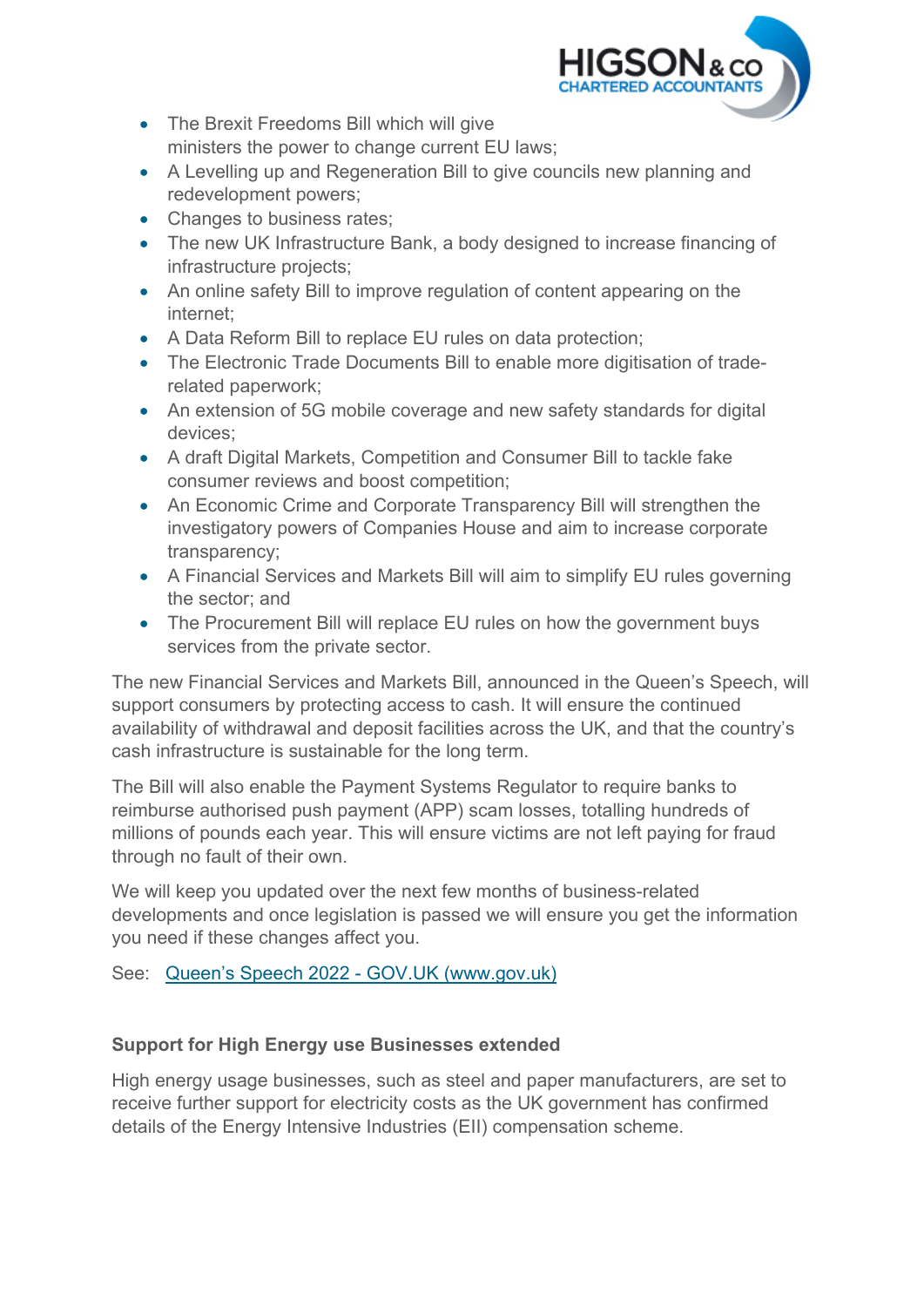

The scheme will be extended for a further 3 years and its budget will be more than doubled.

The scheme provides businesses with relief for the costs of the UK Emissions Trading Scheme (ETS) and Carbon Price Support mechanism in their electricity bills, recognising that UK industrial electricity prices are higher than those of other countries. The scheme will now also provide support for companies that manufacture batteries for electric vehicles.

See: [High energy usage businesses to benefit from further government support -](https://www.gov.uk/government/news/high-energy-usage-businesses-to-benefit-from-further-government-support)  [GOV.UK \(www.gov.uk\)](https://www.gov.uk/government/news/high-energy-usage-businesses-to-benefit-from-further-government-support)

## **Eurostars funding webinar and brokerage event**

Eurostars is the largest international funding programme for small and medium-sized businesses wishing to collaborate on research and development (R&D) projects that create innovative products, processes or services for commercialisation.

The Enterprise Europe Network (EEN) in partnership with the Eureka National Project Coordinators (NPC) in Ireland, UK & Northern Ireland, Spain, Iceland, Denmark and Netherlands invite you to participate in an international online partnering event on Eurostars on Wednesday  $8<sup>th</sup>$  June @ 09:00 Dublin Ireland time (10:00 CET time).

Businesses are offered an opportunity to register their interest in attending this free, two-hour long virtual event to:

- discover what Eurostars is about
- hear about the latest call for proposals closing on 15 September 2022
- find out why they should apply
- gain insights from the National Contact Points for Eurostars
- get a chance to network and forge winning partnerships of the future

The programme will include presentations from the Eurostars Project Officers from each of the participating countries and a case study.

The brokerage event will allow you to extend your international network and create strategic partnerships through scheduled virtual one-to-one meetings. Participants will also have the opportunity to meet with representatives from their national Eurostars office and the Enterprise Europe Network.

See: Eurostars [Funding Webinar & Brokerage Event - June 2022 - Home](https://eurostars-webinar-brokerage-event.b2match.io/home)  [\(b2match.io\)](https://eurostars-webinar-brokerage-event.b2match.io/home)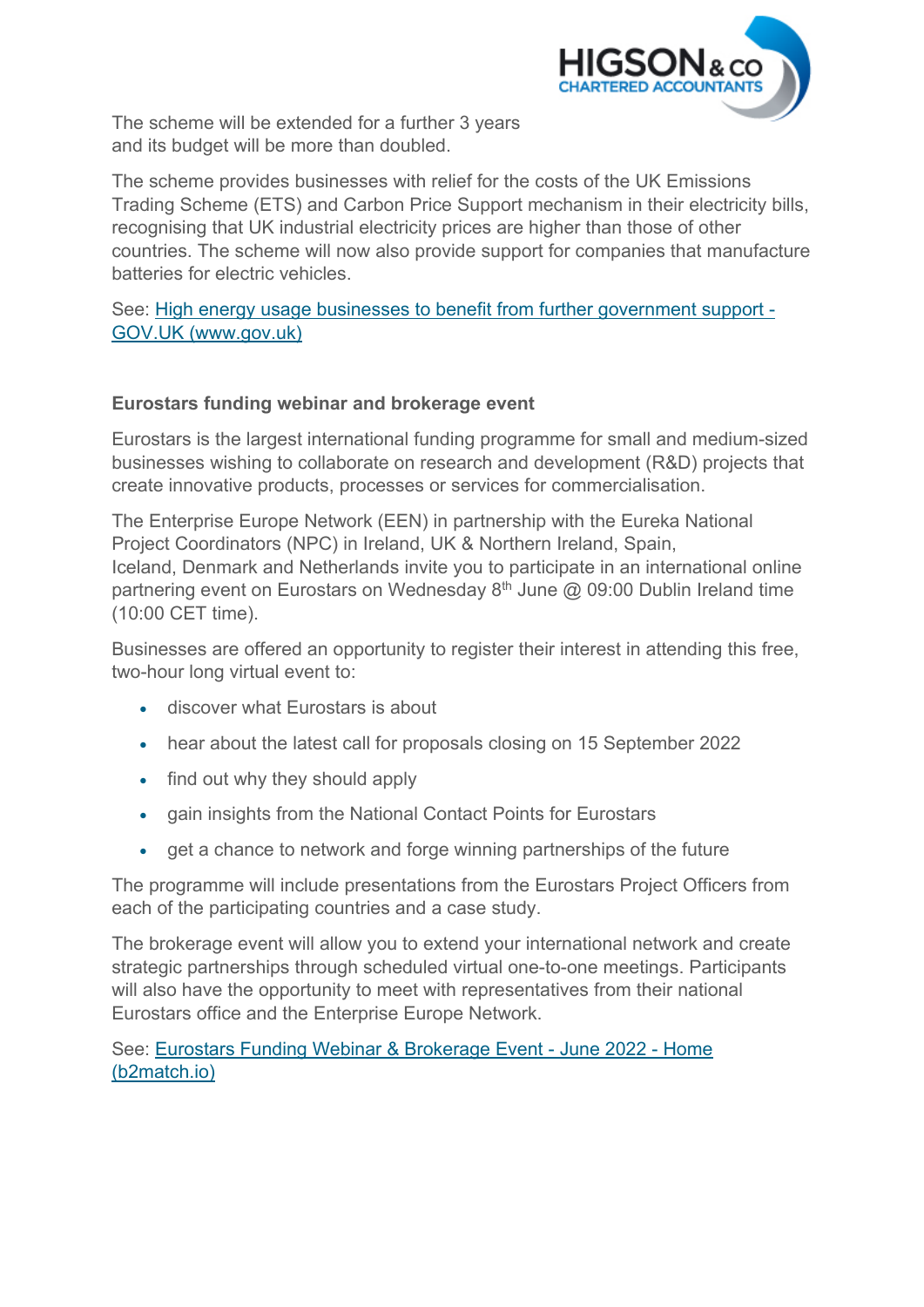

## **Treasury Starts Conversation to Reform UK Capital Allowance Regime**

A publication aiming to kickstart a conversation with businesses about how to reform the UK's capital allowances regime was published earlier this month.

The publication sets out how firms can work with the government on capital allowances to help foster a new culture of enterprise and growth in the UK, with responses requested by 1 July 2022.

The UK has a long-standing issue with productivity and one of the key underlying causes is a lack of capital investment.

According to OECD data, companies invest just 10% of GDP each year, compared with 14% in our competitor countries – our tax system doesn't reward investment as much as other countries do.

The Spring Statement set out some illustrations of the types of changes government could make to the current capital allowances regime. This new guidance delves into those options in further detail, which includes:

- increasing the permanent level of the Annual Investment Allowance
- increasing the rates of Writing Down Allowances
- introducing general First-Year Allowances (FYAs) for qualifying expenditure on plant and machinery
- introducing an additional FYA
- introducing permanent full expensing

While some business organisations have called for full expensing to be introduced following the super-deduction, this could cost over £11 billion a year. The government is keen to hear views as to whether that would be well targeted if funding is available, and if it isn't available, how to best target their approach.

See: [Treasury Starts Conversation to Reform UK Capital Allowance Regime -](https://www.gov.uk/government/news/treasury-starts-conversation-to-reform-uk-capital-allowance-regime)  [GOV.UK \(www.gov.uk\)](https://www.gov.uk/government/news/treasury-starts-conversation-to-reform-uk-capital-allowance-regime)

#### **Chancellor committed to encouraging capex spending**

Here is a summary of the main tax breaks for capital expenditure that are currently available: -

- 130% relief for investment by limited companies in new plant and machinery that would normally be dealt with in the general pool
- 100% relief for investment in new and used plant and machinery by all businesses but limited to the first £1 million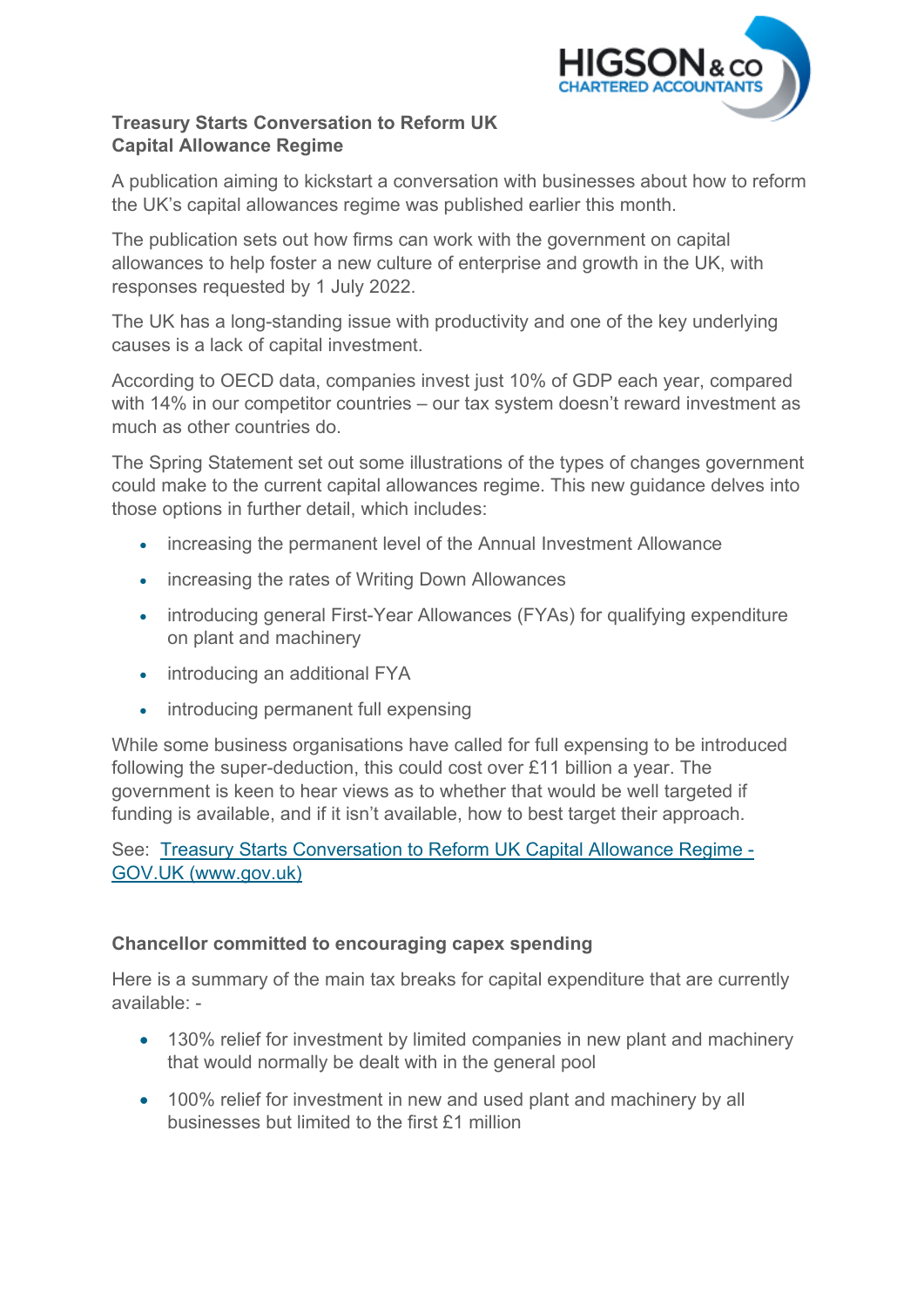

- 50% relief for investment by limited companies in new plant and machinery that would normally be dealt with in the special rate pool (typically fixtures in buildings and long-life assets)
- 18% writing down allowance for plant and machinery in the general pool
- 6% writing down allowance for plant and machinery in the special rate pool
- 3% straight line write off for expenditure on the construction or refurbishment of commercial buildings.

Some of these generous tax breaks may continue beyond 31 March 2023. We await further announcements – probably in the Autumn Budget. Please talk to us about capital spending and planning ahead of the Budget.

## **Export package launched to promote UK seafood overseas**

The UK Government has announced a £1 million package to boost seafood exports and promote the industry's high-quality produce overseas.

The package will target growing overseas markets and provide new export opportunities for the UK fishing industry and seafood sector following the departure from the European Union.

Global exports of UK seafood amounted to over £1.6 billion in 2021, with salmon the UK's fourth top food and drink product exported in 2021, totalling around £730 million.

See: [Export package launched to promote world-class UK seafood overseas -](https://www.gov.uk/government/news/export-package-launched-to-promote-world-class-uk-seafood-overseas)  [GOV.UK \(www.gov.uk\)](https://www.gov.uk/government/news/export-package-launched-to-promote-world-class-uk-seafood-overseas)

## **UK Government sets out plans for how tech regulator will tackle dominance of major firms**

Small businesses will be protected from predatory practices and consumers will get more choice and control over their online experiences as the government sets out its final vision for how the new digital markets regulator will boost competition to drive economic growth and innovation.

The majority of UK companies now rely on powerful tech firms to ensure customers find their business online. These firms control key online gateways for millions of internet users and give preference to their own apps and browsers. They are also able to set their own prices for the online services they provide businesses without challenge, which can be passed on to consumers.

The impact of weakened competition is stark – the Competition and Markets Authority estimates that Google and Facebook made excess UK profits of £2.4 billion in 2018 alone – harming consumers through higher prices.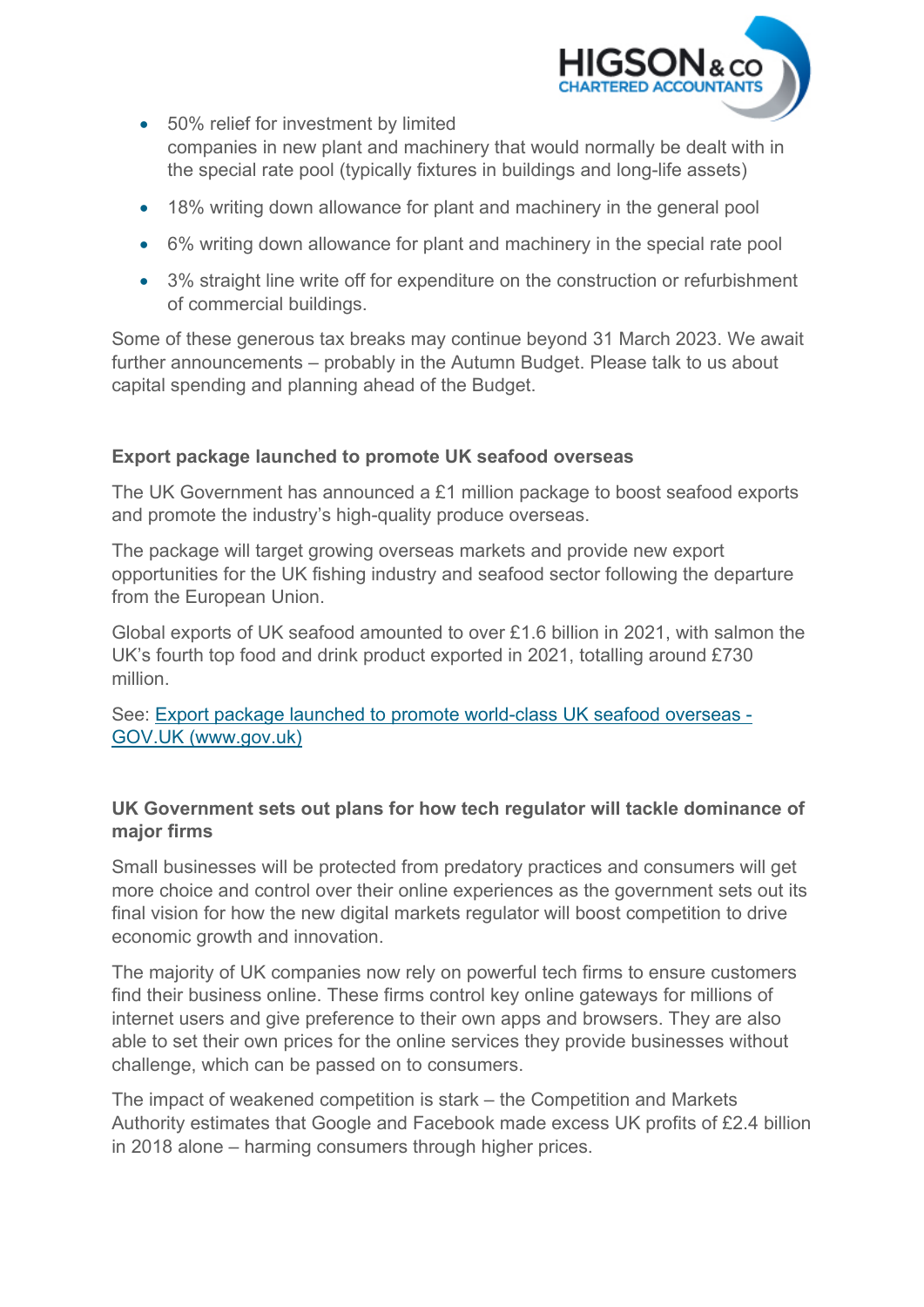

In response to its consultation issued last year, the

government has set out its plans to give statutory powers for the Digital Markets Unit (DMU) to allow it to enforce pro-competition rules and rebalance the relationship tech giants have with consumers and businesses, so they are better protected from unfair practices. The DMU is a new watchdog to make sure tech companies don't abuse their market power.

The proposals aim to make it easier for people to switch between Apple iOS and Android phones or between social media accounts without losing their data and messages. Smartphone users could get more choice of which search engines they have access to, more choice of social media platforms as new entrants enter the market, and more control over how their data is used by companies.

It is hoped UK small and medium-size businesses will get a better deal from the big tech firms which they rely on to trade online. Tech firms could need to warn smaller firms about changes to their algorithms which drive traffic and revenues.

The measures will also make sure news publishers are able to monetise their online news content and be paid fairly for it, with the DMU given the power to step in to solve pricing disputes between news outlets and platforms. App developers would be able to sell their apps on fairer and more transparent terms.

The government will introduce legislation to put the Digital Markets Unit on a statutory footing in due course.

See: [Government sets out plans for how tech regulator will tackle dominance of](https://www.gov.uk/government/news/government-sets-out-plans-for-how-tech-regulator-will-tackle-dominance-of-major-firms)  [major firms - GOV.UK \(www.gov.uk\)](https://www.gov.uk/government/news/government-sets-out-plans-for-how-tech-regulator-will-tackle-dominance-of-major-firms)

### **Live music and touring industry specialist hauliers to move more freely between countries**

Hauliers serving music concerts, sports and cultural events will be able to move their vehicles freely between Great Britain and the EU thanks to [new measures for the](https://www.gov.uk/government/consultations/cultural-events-road-haulage-temporary-transfer-of-vehicles-between-operator-licences-for-cross-border-tours)  [haulage sector](https://www.gov.uk/government/consultations/cultural-events-road-haulage-temporary-transfer-of-vehicles-between-operator-licences-for-cross-border-tours) announced earlier this month.

Designed in consultation with the live music, performing arts and sports sectors, the new dual registration measure is expected to come into force from late summer 2022. It will apply to specialist hauliers that transport equipment for cultural events, such as concert tours or sports events.

Dual registration will mean drivers with an established base in Great Britain and in another country outside of the UK will be able to transfer their vehicle between both operator licences without the need to change vehicles, have their journeys limited or pay Vehicle Excise Duty in Great Britain. 

See: [Major boost for live music and touring industry specialist hauliers to move more](https://www.gov.uk/government/news/major-boost-for-live-music-and-touring-industry-specialist-hauliers-to-move-more-freely-between-countries)  [freely between countries - GOV.UK \(www.gov.uk\)](https://www.gov.uk/government/news/major-boost-for-live-music-and-touring-industry-specialist-hauliers-to-move-more-freely-between-countries)